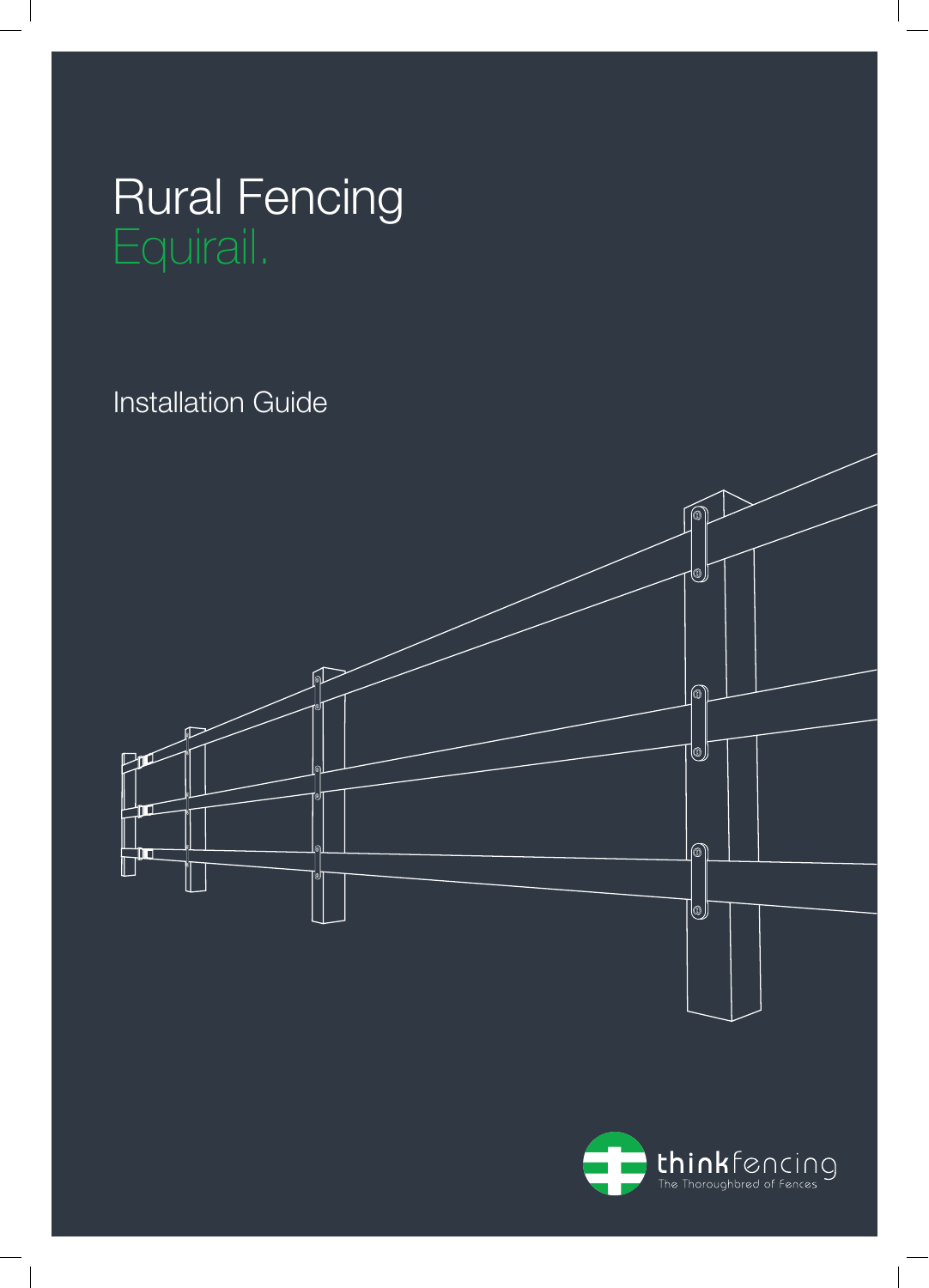## Getting Started

Congratulations on your new Think Fencing Equirail Fence System.

Equirail is a handsome, cost effective horse safe fencing solution. It is visible and flexible making it super safe for horses. It can be attached to existing timber or steel posts or be used on our range of PVC posts.

#### Equirail Fencing Features:



DIY Installation



Eco Friendly



Australian Made



Lifetime **Warranty** 



Resistant

### Installation Tips

- $\checkmark$  We recommend a 4m post spacing. Equirail can accommodate up to a 6m spacing.
- $\checkmark$  If your run is over 100m, we recommend installing an Equi Tensioner on both ends to create sufficient tension.
- $\checkmark$  For sufficient tension, we recommend starting and stopping with a new Equi Tensioner on each corner and end.
- $\checkmark$  Equirail can be joined using two nuts and bolts.
- $\checkmark$  Screwing the brackets in too hard can cause damage and make it difficult for the Equirail to slide through the brackets.
- $\checkmark$  It is recommended to re-tension Equirail on the first warm day after installation.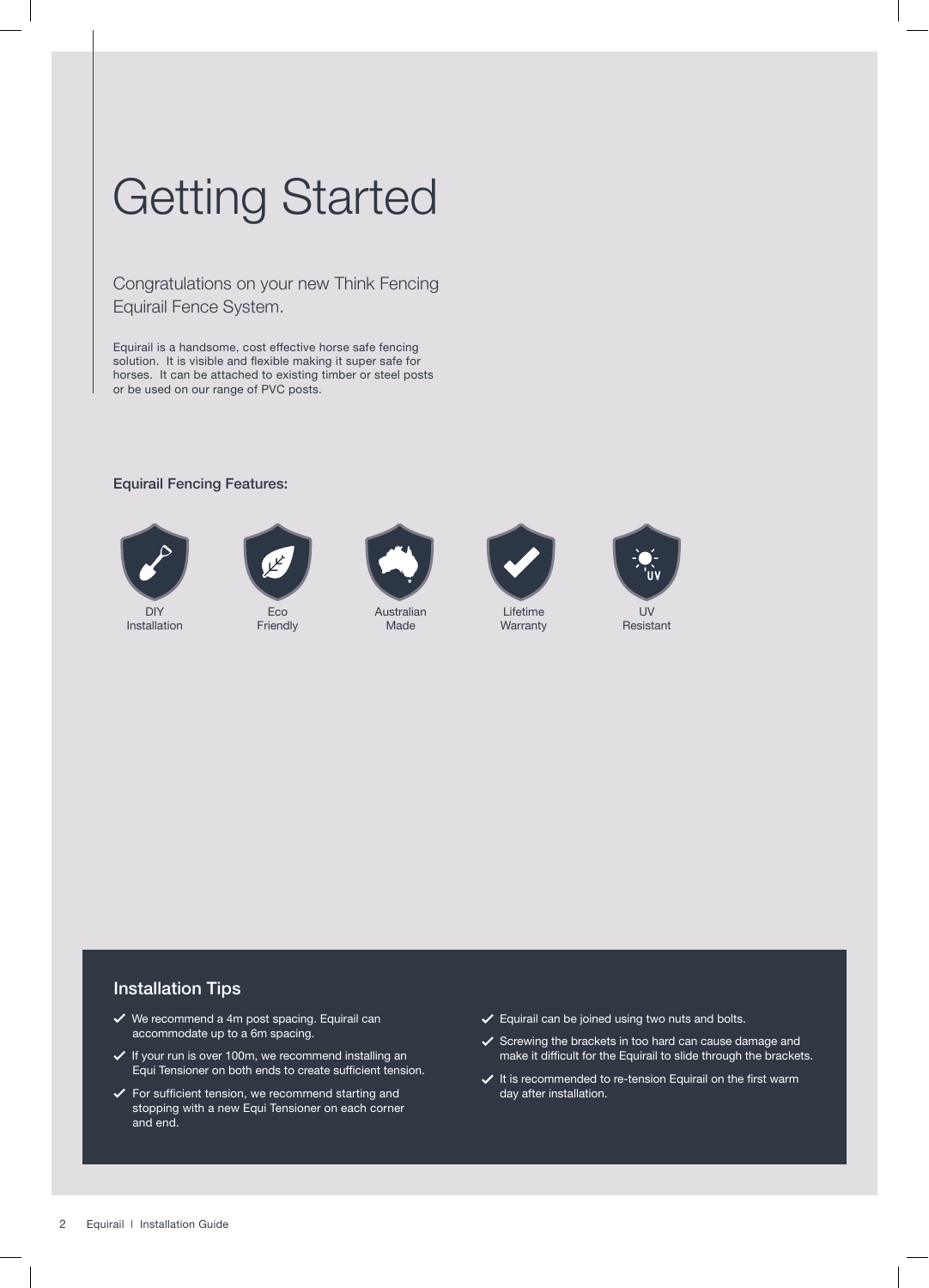Tools Required. What you will need to get the job done.















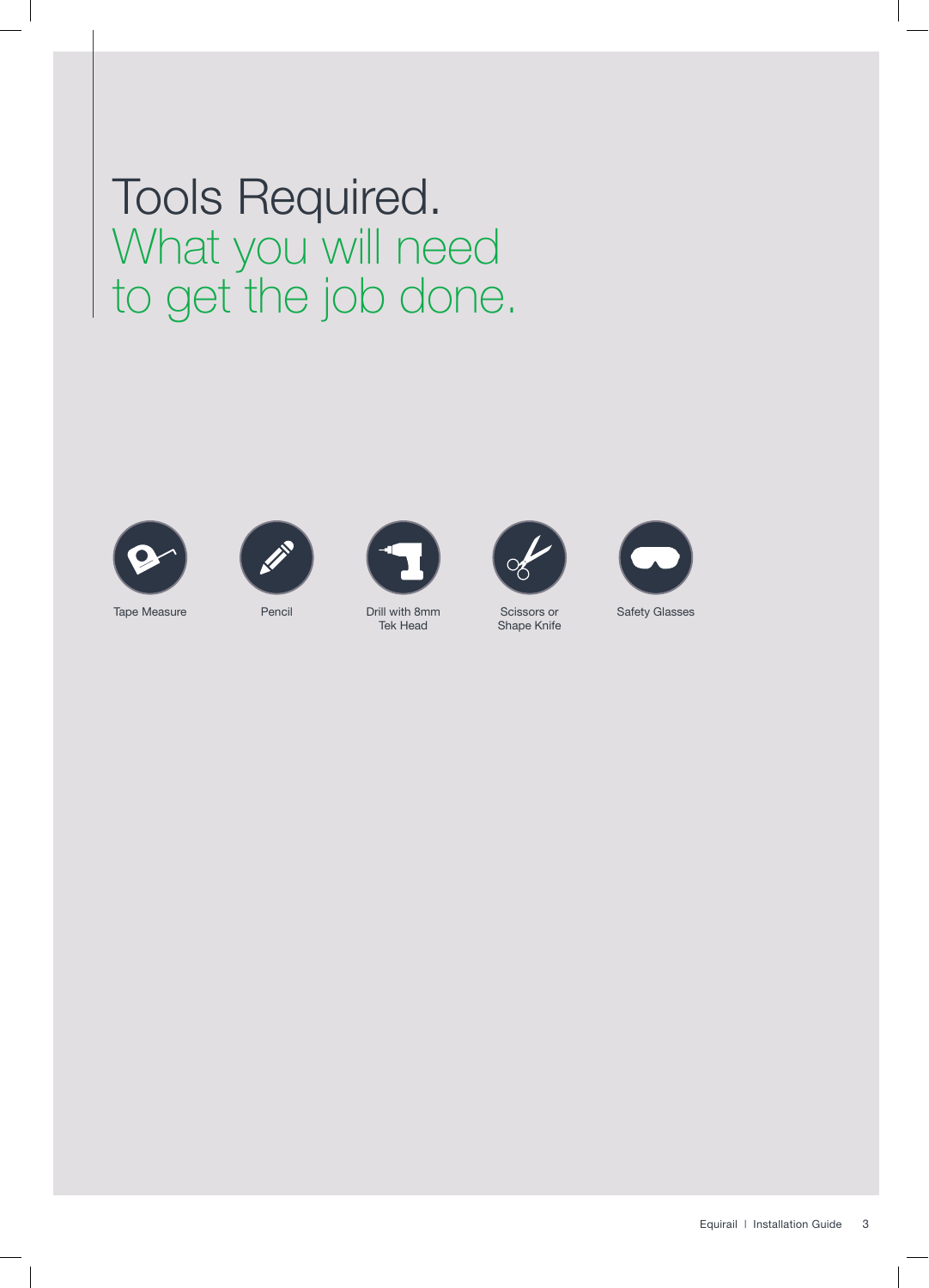

Measure out your rail spacing. Spacing between rails are varied based on your specific requirements.

1





2

Cut a 300mm section of Equirail from the roll. Thread this through the Equi Tensioner between the bolt and handle, overlap this section and screw into post.

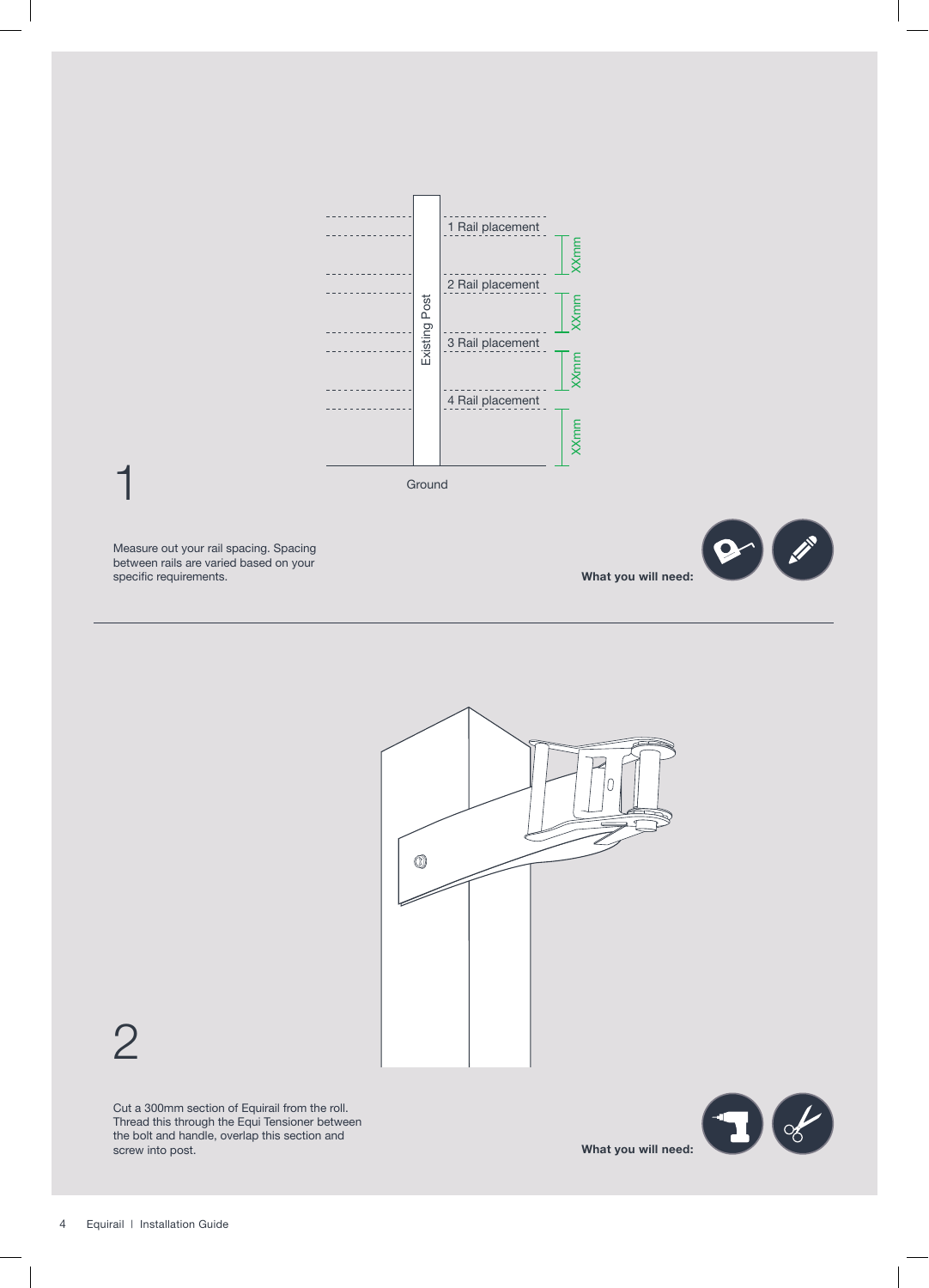

## 3

Drive a tek screw into the top of each bracket and into the post. Keep this screw loose so that you can easily slide the Equirail into the bracket.







Roll the Equirail out along the fence run. Once you reach the end post (opposite end to where you have installed the Equi Tensioners) wrap the Equirail around the post overlapping two layers and drive a tek screws through both layers and into the post.

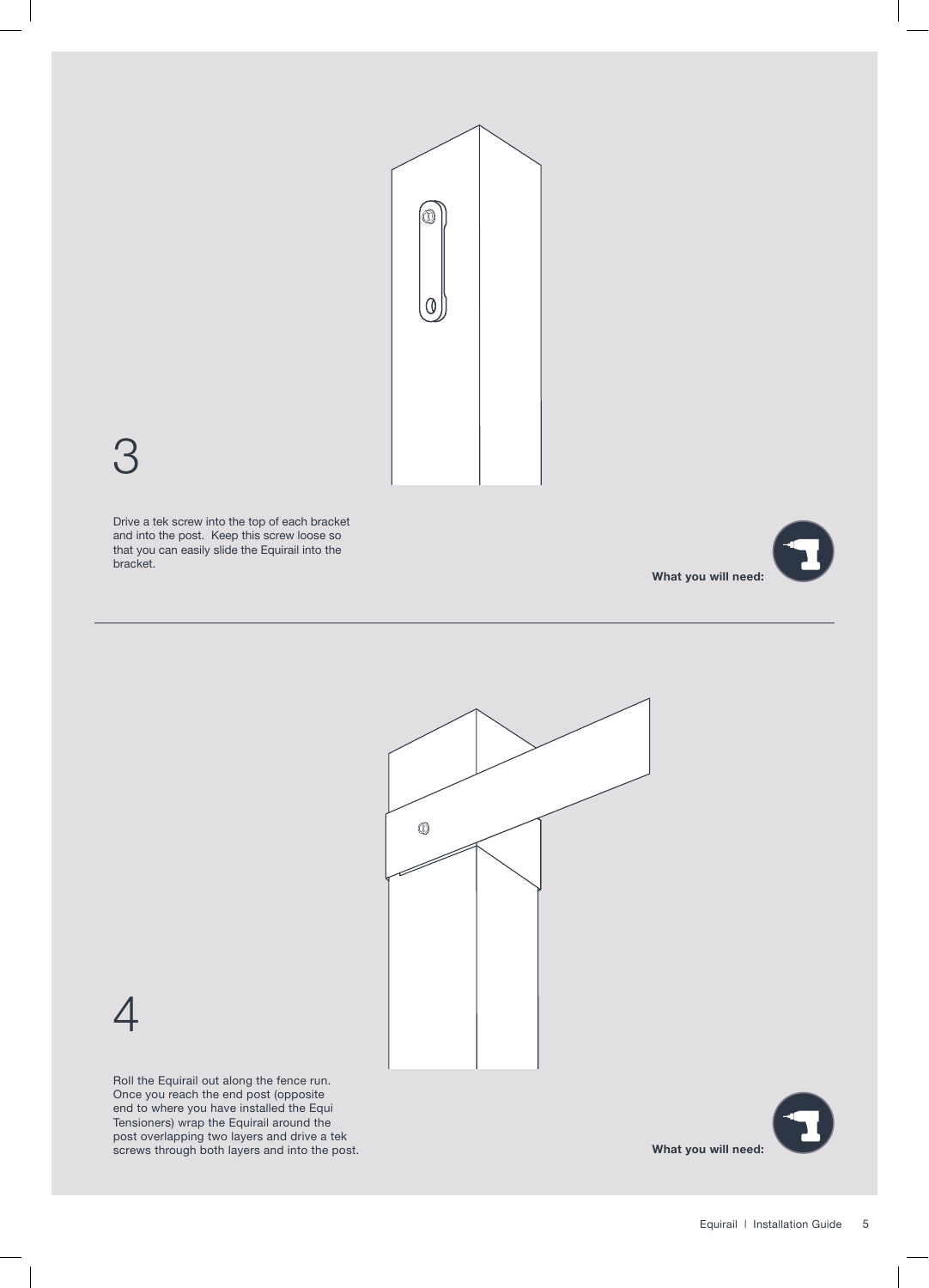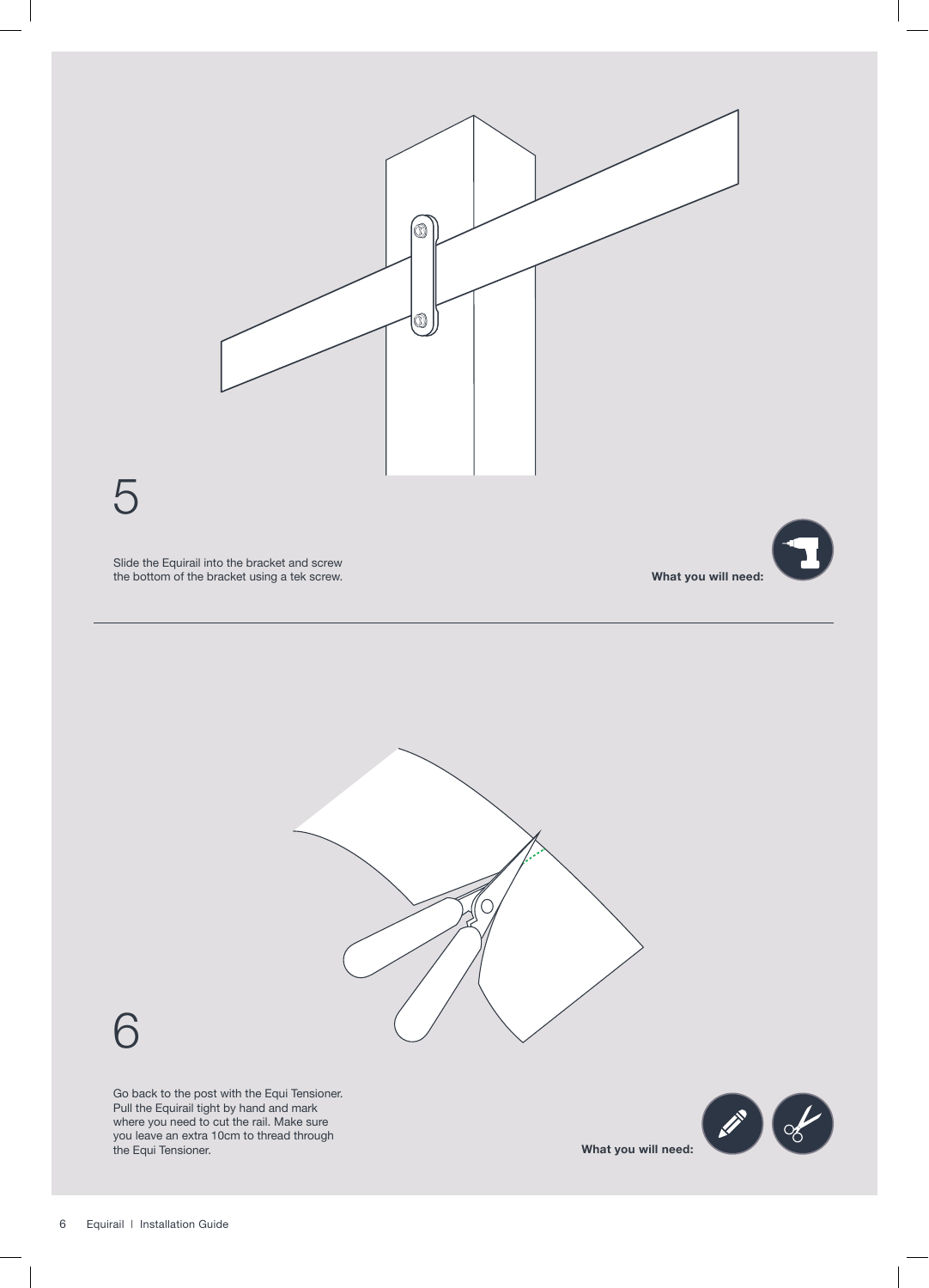

Open the Equi Tensioner and thread the Equirail through the big slot in the core and ratchet to tighten. When you start to ratchet the tensioner, the Equirail should go around the core in a circular motion.

If too much Equirail is wrapped around the core it will not tension sufficiently. This can be fixed by releasing the rail from the Equi Tensioner. Cut off the excess Equirail and repeat the tensioning process.